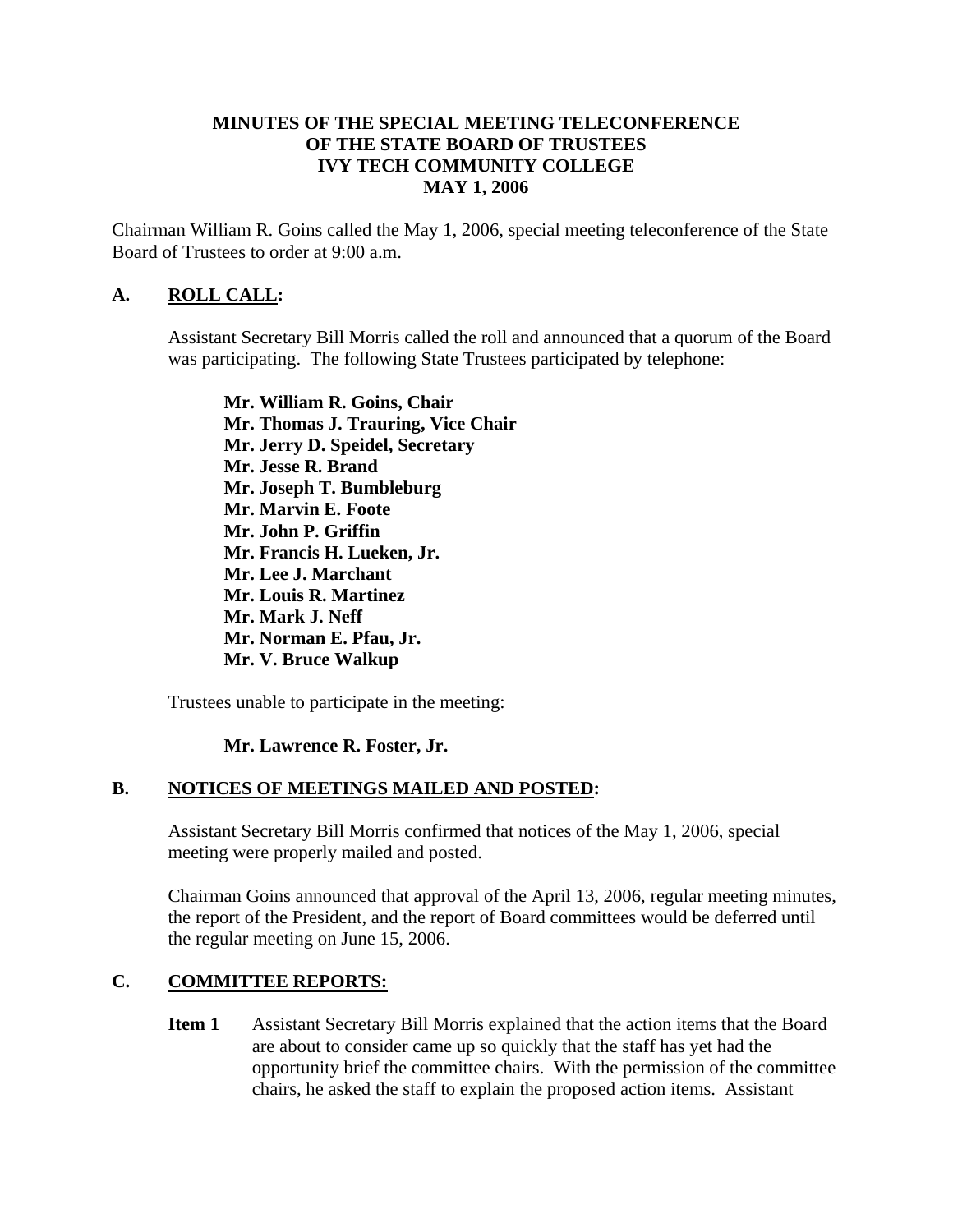Secretary Morris called on Kelly Rickard, Executive Director of Benefits/Safety/Liability Insurance, for an explanation for the proposed resolution concerning the College's employee health and dental insurance programs. Ms. Rickard explained that staff is requesting approval of a revised resolution because a mistake was made with the list of companies where various carriers provide insurance coverage for our employees. Specifically, the employees at the Marion campus in Region 6 will be moved to the Anthem PPO plan instead of being covered by Advantage HMO and M-Plan HMO as was indicated on the original resolution from April. We had contemplated that change when the renewal numbers from Anthem came in, so there is no change in pricing or premiums; it is just a matter of notifying everyone that the Marion campus is moving to the Anthem plan. Trustee Speidel asked if that was the Anthem HMO, and Ms. Rickard clarified that it was the Anthem PPO. Trustee Trauring moved to approve the revised resolution number 2006-25, and Trustee Bumbleburg seconded the motion. The motion carried unanimously.

**Item 2** Chairman Goins called upon Dick Tully, Executive Director of Facilities and Institutional Planning, for a report on behalf of the Buildings, Grounds, and Capital Committee. Mr. Tully reminded the trustees that the airport building in Terre Haute seems to be in the crosshairs of high winds and tornadoes. We have an opportunity because the College (particularly Jeff Pittman and his staff) was looking for replacement space for the airport building anyway. In October, the Board authorized the Foundation to acquire the Brentlinger Building for eventual transfer of the programs and courses of the technology divisions that are currently located at the airport facility. In talking with Commission staff last week and looking at the potential calendar of events, we discovered that if we could secure State Board approval at this meeting and subsequently submit a request to the Commission for Higher Education, State Budget Agency, State Budget Committee and Governor for a special R and R project, we would be able to bid such a project in mid-June and bring the contracts to the Board in August as opposed to waiting until around October. This will give us a head start on being able to start the renovations. This proposed plan was also prompted by conversations with the insurance carrier in determining that they would pay somewhere around \$800,000 for us to relocate programs to the Brentlinger Building as opposed to relocating them to temporary structures and then back to the airport facility, when it would be renovated; or for having us simply cancel all the classes and all those programs at least this spring and this summer. We are requesting the Board's authority to submit a special R and R project to the Commission for Higher Education, State Budget Agency, Governor,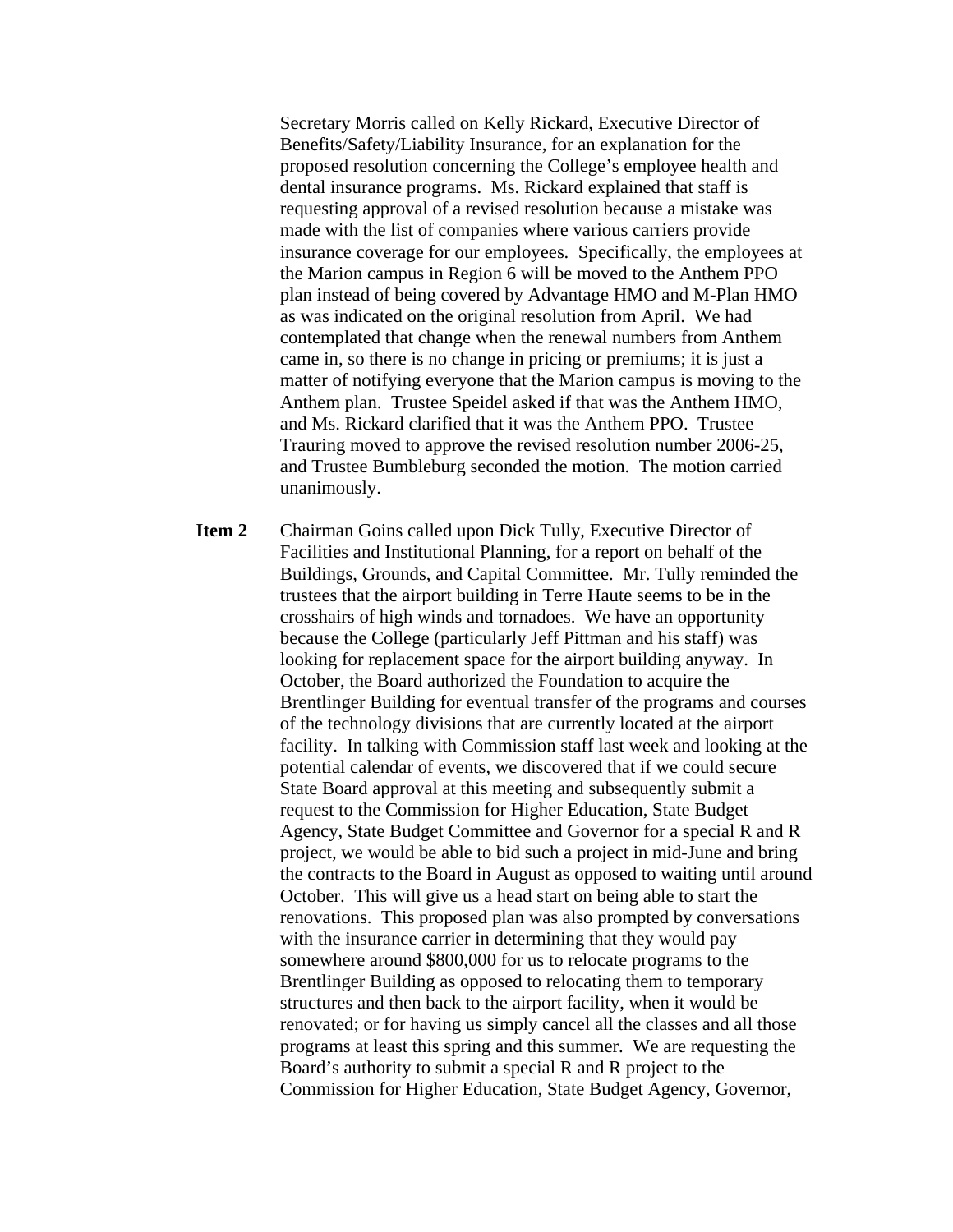and State Budget Committee. By state law, we have to get the approval to spend more than \$750,000 of College funds or student fees. We must have this kind of authority before we can enter into any contracts that would renovate the Brentlinger Building for use. The Board will see this project again when we bring the contracts for renovation for approval. Region 7 Chancellor Jeff Pittman added that many of the programs have been moved to the main campus and the Brentlinger Building in a "make shift" fashion, and they will be able to finish out the spring semester, as well as begin the summer term; so students will be able to continue with their programs. However, they do need to get things set up permanently in the Brentlinger Building. The renovation of the Brentlinger Building should be completed in August, 2007. Trustee Lueken said that the materials refer to the relocation of the aviation program to Fort Wayne, and he asked if that already in the works and how Region 7 feels about that change. Chancellor Pittman said that there have not been jobs for graduates in the Terre Haute community for a while, and there won't likely be jobs for a while to come. The College and the state will be better served to relocate the program in an area and community where there are jobs available for our graduates. Chancellor Pittman has been working closely with Region 3 Chancellor Mark Keen in putting the relocation of the program together. The faculty and students are aware of the change. A transitional program to get the last 12 students through the remainder of the classes this summer and next fall has been created. Trustee Lueken asked if relocating the program would require more building of a different kind in Fort Wayne. Chancellor Pittman said it would be best to talk with Chancellor Keen, but he thought that Fort Wayne already had existing hangars that could house the program initially; but he is not sure of the long range plan. Trustee Griffin said that he, Mr. Tully, and Chancellor Pittman have all spoken to representatives of the Airport Board regarding this project, and he wanted to know how the Airport Board viewed what we are doing. Mr. Tully said that the Airport Authority is not involved in this special R and R request. The insurance funds that will support the R and R comes from the business interruption or temporary relocation of a business provision while permanent repairs are being made to the structure damaged. However, this comes at an opportune time for us as we will be able to be out of the lease by August 31 of this year. On the other issue of repairing the current airport structure, the Airport Authority has been made a loss payee, and they will be the ones eventually doing the repair to the building with whatever the insurance proceeds are. Trustee Griffin asked if the Airport Authority still wanted us out as quickly as possible, and Mr. Tully said that has been the case. Chancellor Pittman said that the Airport Authority is trying to attract more aviation-related industry into that building. Trustee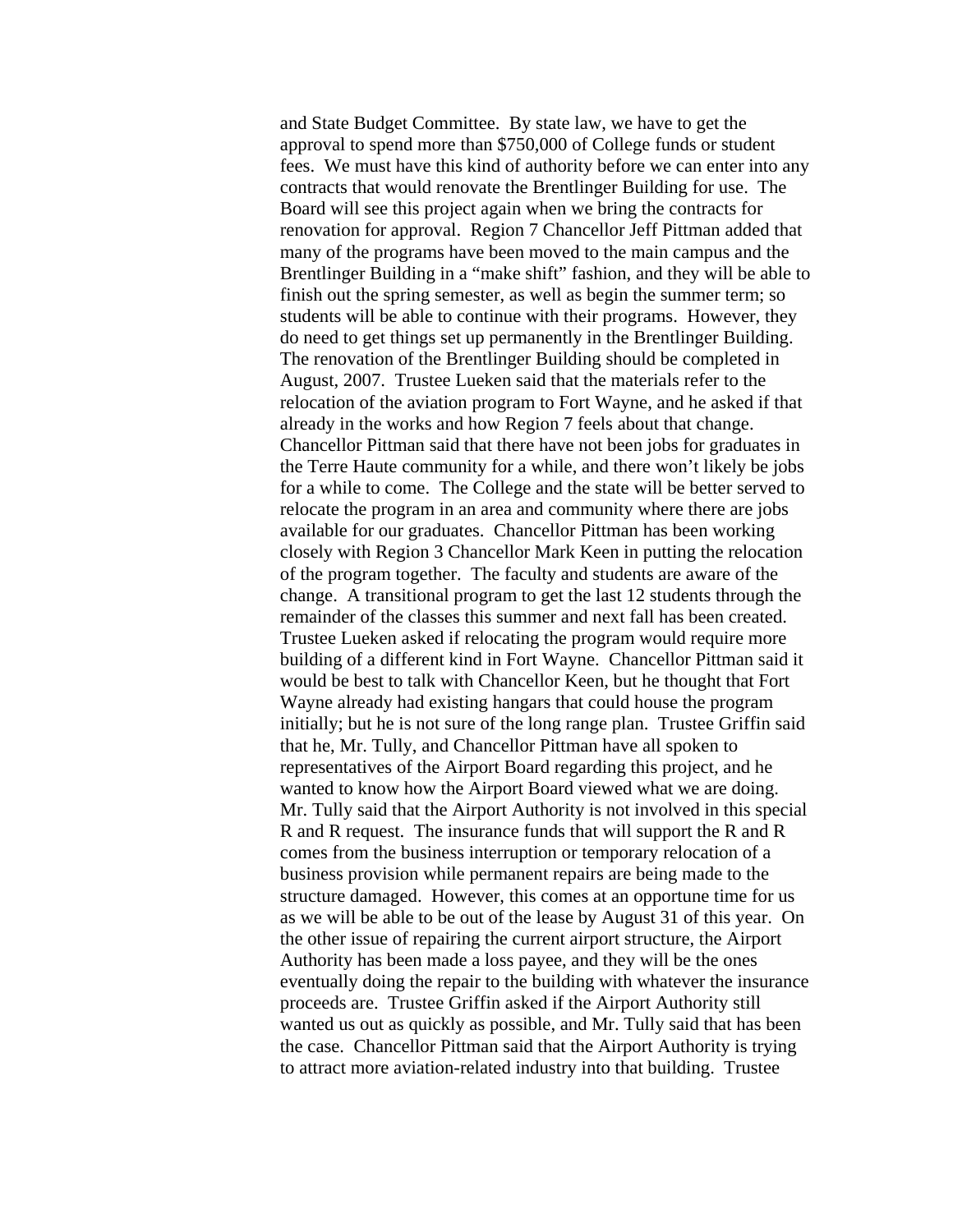Walkup moved to approve the motion, and Trustee Neff seconded the motion. The motion carried unanimously.

#### **D. OLD BUSINESS:**

Chairman Goins called for old business.

• Trustee Griffin referred to the subject he brought up at the April Board meeting about the grant monies that the College has administered in the past for the apprenticeship program/associate degree programs. He said that it is his understanding—based on facts given to him by someone other than people in the union—that in the past, Ivy Tech wrote and administered those grants, the monies went out to the apprenticeship programs, then came back through the apprenticeship programs into the College and funded the associate degree programs for the apprenticeship program which amounted to a large number of FTEs and a fairly substantial amount of money. He said he understands now that the Department of Workforce Development (DWD) has decided that Ivy Tech should no longer write and administer those grants based on the assumption that that may be a conflict of interest. Also, he said he believed that Ivy Tech administered the grants for about 15 percent of the grant total; DWD is now requesting that whoever administers the grants does it on 5 percent of the grant total. The building trades approached Trustee Griffin and said they were concerned that the DWD has not found someone else to write and administer those grants, and his understanding is that time is of the essence on this because it needs to be done in the latter part of May or first part of June. His concern is that if no one writes and administers this grant, what happens to the FTEs that Ivy Tech has enrolled—will the College lose them? He feels that as a trustee, he is a little in the dark as to what is going on, especially since he is getting his information from outside of the College. He is not certain of what is happening; the building trades have expressed concern to him because he is an attorney with the building trades, but he is looking at this from the perspective of a state trustee, and he is concerned about losing approximately \$8 million worth of FTE. Is it worthwhile to try to convince the DWD that Ivy Tech should still write and administer those grants? If we can do it for less and in return, get the \$8 million in FTE, is that worth it to us? He asked for clarification on this issue. Dr. Rob Jeffs, Vice President for Workforce and Economic Development, said that he spoke with Trustee Griffin on Friday and with the College's apprenticeship director, Craig Fry, on Friday also. He learned that the two prospects to administer this grant statewide, Associated General Contractors and Top Notch, were not able to do so at this time. The decision for Ivy Tech to not administer the grant was not made by the College, it was made by DWD. There was a perception that in the whole DWD scheme of things—WIBs—there were some regions in the WIBs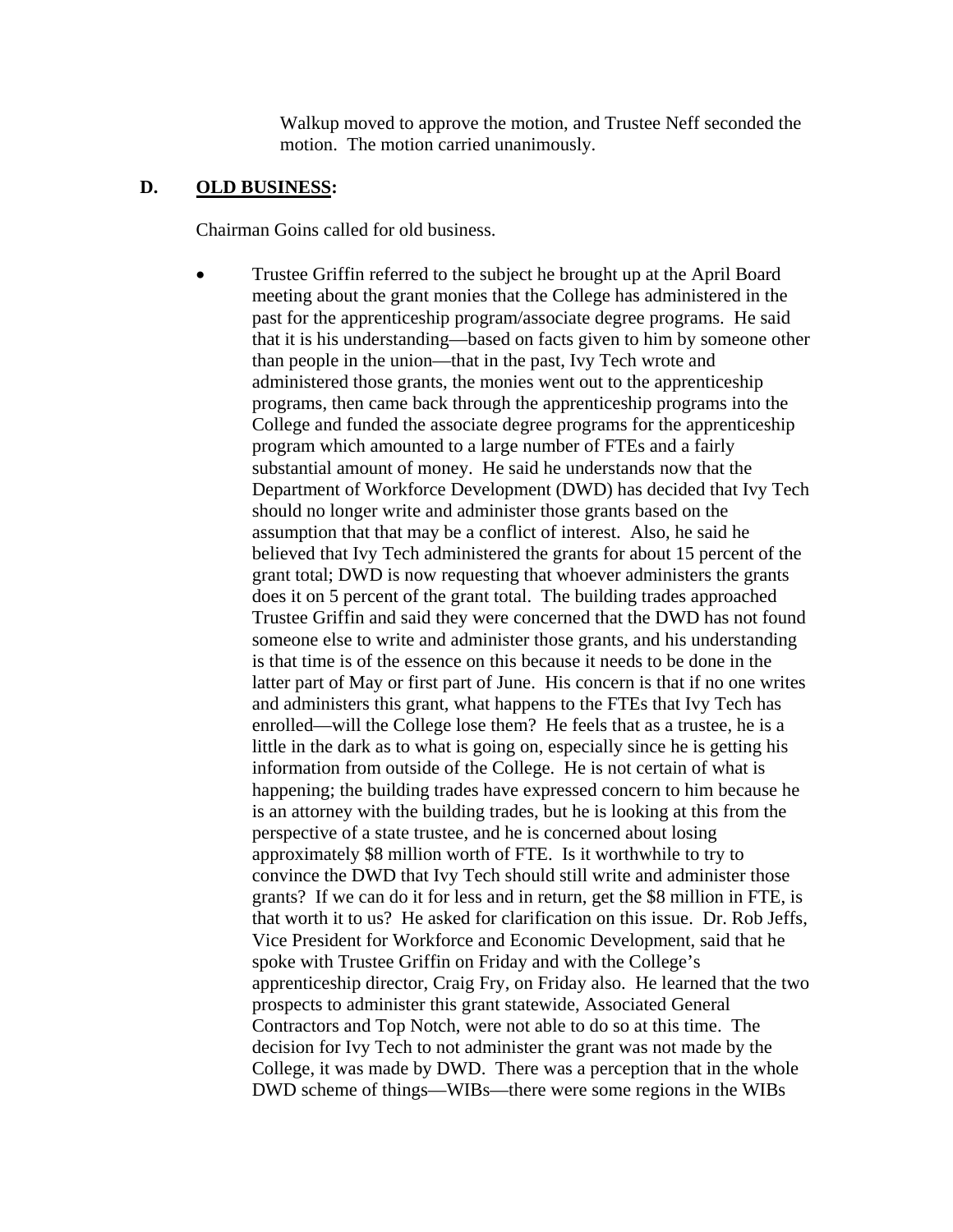(Workforce Investment Boards) that served as operator, service provider, and trainer, and they were trying to move away from that as a point of ethics. Last fall, the DWD indicated that Ivy Tech would not administer the grants and that someone else would need to. This decision also applied to the training acceleration grants, which did amount to a sizable amount of money. After the meeting with Trustee Griffin and Mr. Fry, he talked with other College staff and came to the conclusion that we need to talk to DWD Commissioner Stiver and indicate that this difficulty exists and it may be best for the College to continue to administer this grant over the next year or two left in the funding. Mr. Terp has a meeting later today with Commissioner Stiver and will approach him with that concern. Plan B might be that they are administered regionally rather than as a system and a couple of the executive directors of workforce development in the regions have already begun to talk about what that might mean and how it might go together. Trustee Trauring asked what the perceived conflict of interest issue is and Vice President Jeffs said that the perception is that there is no separation between the people who are getting the money, planning the training, then dispensing the money. The DWD and state government would like to see a greater separation there and greater accountability. Trustee Griffin said that, as someone who has administered grants when he was the commissioner of labor, this is the way it is done. Bob Garton, Vice President for Professional Development, asked if anything was discovered in an audit that we had done wrong, and Vice President Jeffs said that he did not believe the department had been audited. He said chancellors and regional staff provide records regarding attendance and knowledge of whether people are in the program or not, but he is not aware of any audit that has taken place at this time. Vice President Garton suggested that we offer to submit to an audit, and Vice President Jeffs said we will make that suggestion if that is the Board's decision. Vice President Garton asked when this decision would be made, and Vice President Jeffs said that the grant needs to be applied in the next two to three weeks and that he and Mr. Fry have agreed that Ivy Tech will respond to the RFP. Vice President Garton said that it seemed logical to him that if nobody else is bidding to provide these services and we are willing to open our books, it is common sense that Ivy Tech be the one to administer the grants. Trustee Bumbleburg said he didn't know if this was in the perview of our audits from the state board of accounts, but his interviews with the chief examiner for education audits never indicated that they have picked up anything that is objectionable about this. Vice President Garton said that was his question—has anyone raised a conflict of interest. Trustee Bumbleburg said that certainly the state board of accounts has not in any of our audits to him. Trustee Lueken asked that all of the state trustees be kept informed as to how this is progressing, and if there is any way that the trustees can contribute to the retention of these funds, and service these apprentices. Chairman Goins asked if any of the trustees had a problem with the College pursuing this. Vice President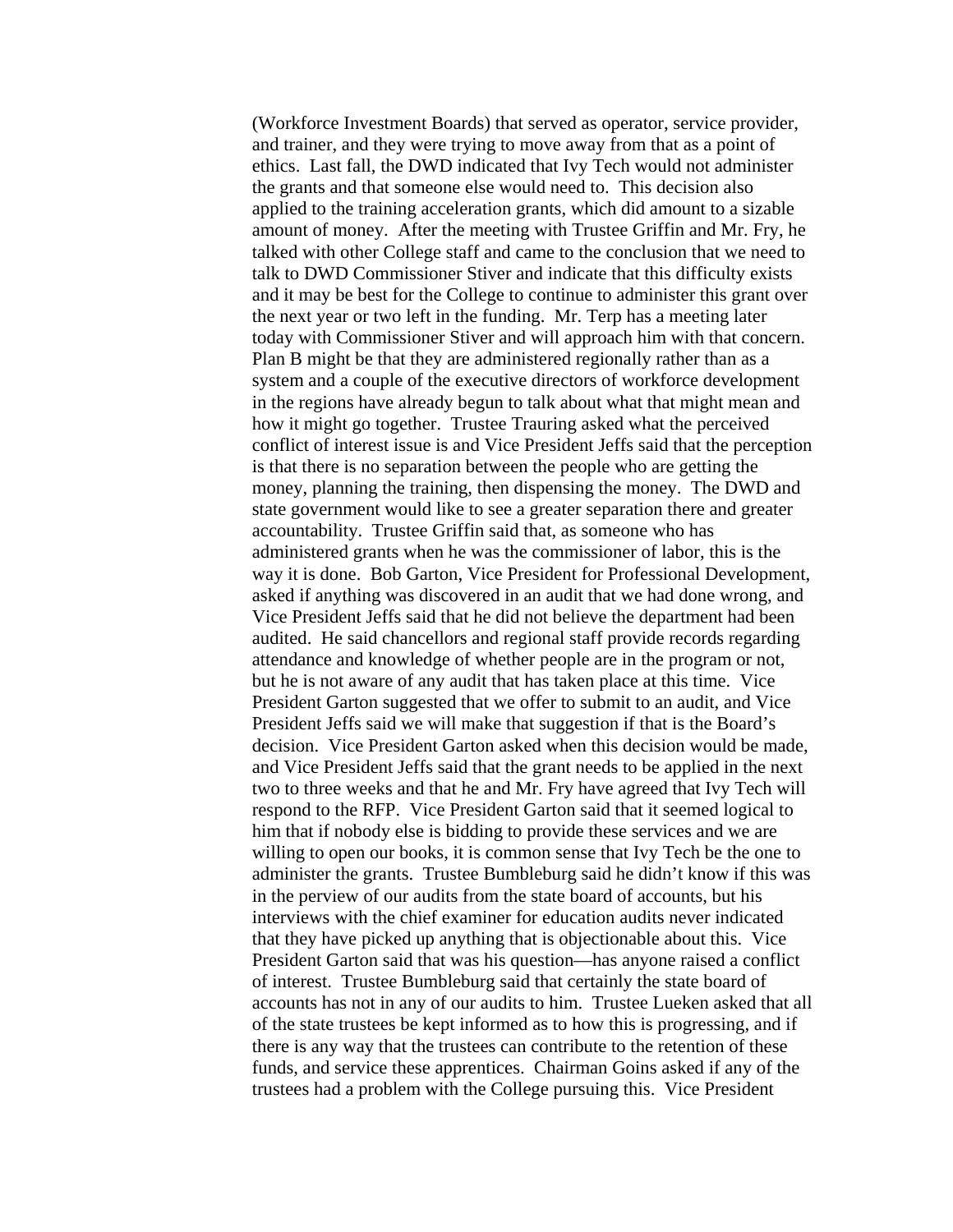Jeffs clarified that this means opening the books for an audit and pursuing the continued administration of the grant. Trustee Walkup suggested that we maintain the 15 percent administrative fee also. Vice President Garton said that we may need to look at the charge and willingness to compete if that is a problem. Why should we cut from 15 percent to 5 percent? Mr. Garton's understanding is that DWD tried this a year ago and decided to stay with Ivy Tech. He suggested we negotiate the rate, and maybe we can compromise between the 5 and 15 percent. Chairman Goins said he was not hearing any trustees' objections, and the trustees concurred. Chairman Goins announced that by consensus, the staff will propose a continuation of the grant with DWD.

#### **E. NEW BUSINESS:**

Chairman Goins called for new business.

• Vice President Morris reminded the trustees that consistent with the Trustees' by-laws and policies, the president is responsible to present his choice for a new chancellor to the Board for their support and confirmation of appointment. He explained that that the chairman and vice chairman of the Region 8 Board were present at the meeting, as well as State Trustee Griffin, who all participated in the process and could support the president's recommendation. He also reminded the trustees that he performed the staff work and that he would be willing to answer any questions also. President Lamkin said that he directed Bill Morris and Jim Steck to visit Sinclair Community College in Dayton, Ohio, where the candidate is currently employed as a Vice President. He asked Vice President Morris to report on their visit. Vice President Morris reported that he and Jim spent the day in Dayton and talked with 11 staff people, ranging from faculty, student affairs staff, and students. They also spent 45 minutes with the president of Sinclair Community College. The best testament to his candidacy was that they all hated to see him leave; he has been an asset to their college. The president of Sinclair stated that the candidate is ready to become his own president/chancellor, and it is Sinclair's loss and Ivy Tech's gain. Vice President Morris added that staff has completed the legal due diligence: the background check and the criminal and educational have come back clean. Region 8 Board Chairman Ural Smith said that the Region 8 trustees unanimously voted for Dr. Hank Dunn as the next chancellor of Region 8. Region 8 Trustee Ann Shane said that the Region 8 staff very strongly endorses Dr. Dunn's employment and the regional board feels that if the staff wants him, we need to get him. Accordingly, the Region 8 board enthusiastically endorses Dr. Dunn's hire. A question was raised about Dr. Dunn's frequent changes in employment. Vice President Morris said that Dr. Dunn determined early in his career that his ultimate goal was to become a president or chancellor of his own college, so every position change has